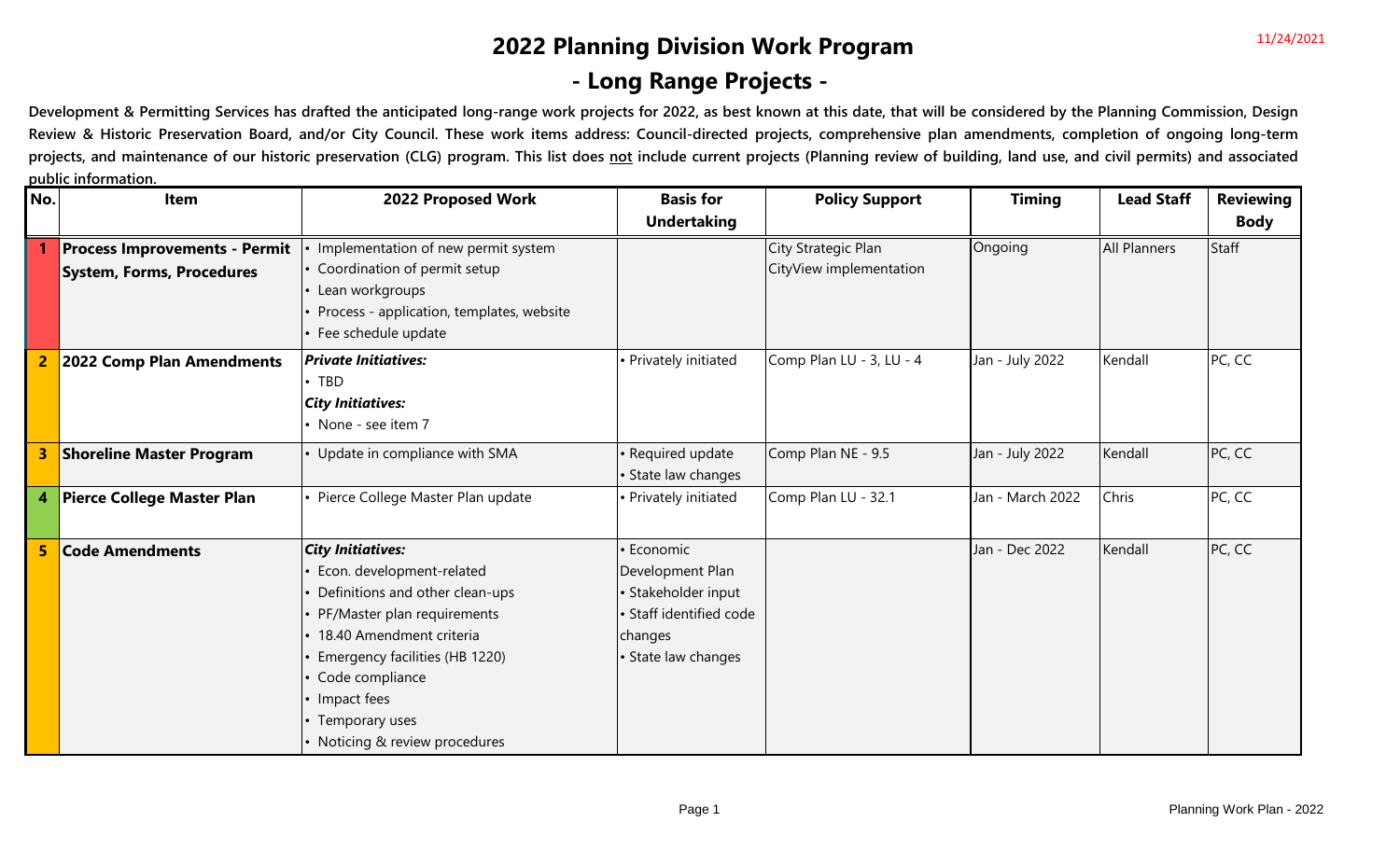### **2022 Planning Division Work Program**

## **- Long Range Projects -**

|    | <b>MFTE Expansion</b>                 | Expand Multi-Family Tax Exemption to apply                       | · Staff / Council   | Comp Plan H - 4.2,       | July - Dec 2022                   | Chris + ED, GIS     | PC, CC    |
|----|---------------------------------------|------------------------------------------------------------------|---------------------|--------------------------|-----------------------------------|---------------------|-----------|
|    |                                       | within the South Hill RGC                                        | Inititated          |                          |                                   |                     |           |
|    |                                       | Collaborate with other departments: Finance,                     |                     |                          |                                   |                     |           |
|    |                                       | City Manager's Office                                            |                     |                          |                                   |                     |           |
|    | 2024 Periodic Comp Plan               | • Amend Comp Plan, amend Zoning code, and                        | · Required update   | State requirement        | Jan 2022 - June                   | Katie, Kendall      | PC, CC    |
|    | <b>Update and Code Amendments</b>     | prepare EIS                                                      |                     | Comp Plan LU - 2, 3, & 4 | 2024                              |                     |           |
|    |                                       | • Develop scope, schedule and budget for CC                      |                     |                          |                                   |                     |           |
|    |                                       | authorization                                                    |                     |                          |                                   |                     |           |
|    |                                       | • Develop public participation plan                              |                     |                          |                                   |                     |           |
|    | <b>Historic Preservation Grant</b>    | Research and draft background information for  • Staff initiated |                     | Comp Plan CC - 7.1 & 7.4 | April 2022 - June                 | Kendall, Intern     | DRHPB, CC |
|    |                                       | targeted register listings                                       |                     |                          | 2023                              |                     |           |
|    | Tree Grant - Heritage Tree            | Compile report for heritage tree listing - DNR                   | · Staff initiated   | Comp Plan CC - 9.1 & 9.3 | January 2022 - June Chris, Intern |                     | DRHPB, CC |
|    | <b>Register</b>                       | tree grant, apply soon, work begins July 1, 2022                 |                     |                          | 2023                              |                     |           |
|    |                                       |                                                                  |                     |                          |                                   |                     |           |
| 10 | <b>Census data/redistricting</b>      | • Redistricting of City Council districts based on               | · Required update   |                          | Jan - April 2022                  | Kendall + Clerk, CC |           |
|    |                                       | 2020 Census date                                                 |                     |                          |                                   | <b>GIS</b>          |           |
|    | <b>Environment and Sustainability</b> | Develop actionable climate plan (including                       | · Council initiated | Comp Plan NE - 11        | 2022-June 2023                    | Not yet             | PC, CC    |
|    | <b>Action Plan / Projects</b>         | related existing work) that includes metrics to                  |                     |                          |                                   | identified          |           |
|    |                                       | track progress                                                   |                     |                          |                                   |                     |           |
| 12 | <b>Good Sam Master Plan</b>           | Good Sam Hospital Master Plan update                             | Privately initiated | Comp Plan LU - 30.1      | 6-9 months                        | Chris               | PC, CC    |
|    |                                       |                                                                  | (not yet submitted) |                          |                                   |                     |           |

*Colored numerical box indicates approx.* 

#### *level of effort of a particular item*

Low: <3 hours per week

Med: ~3-8 hours per week

High: 8+ hours per week